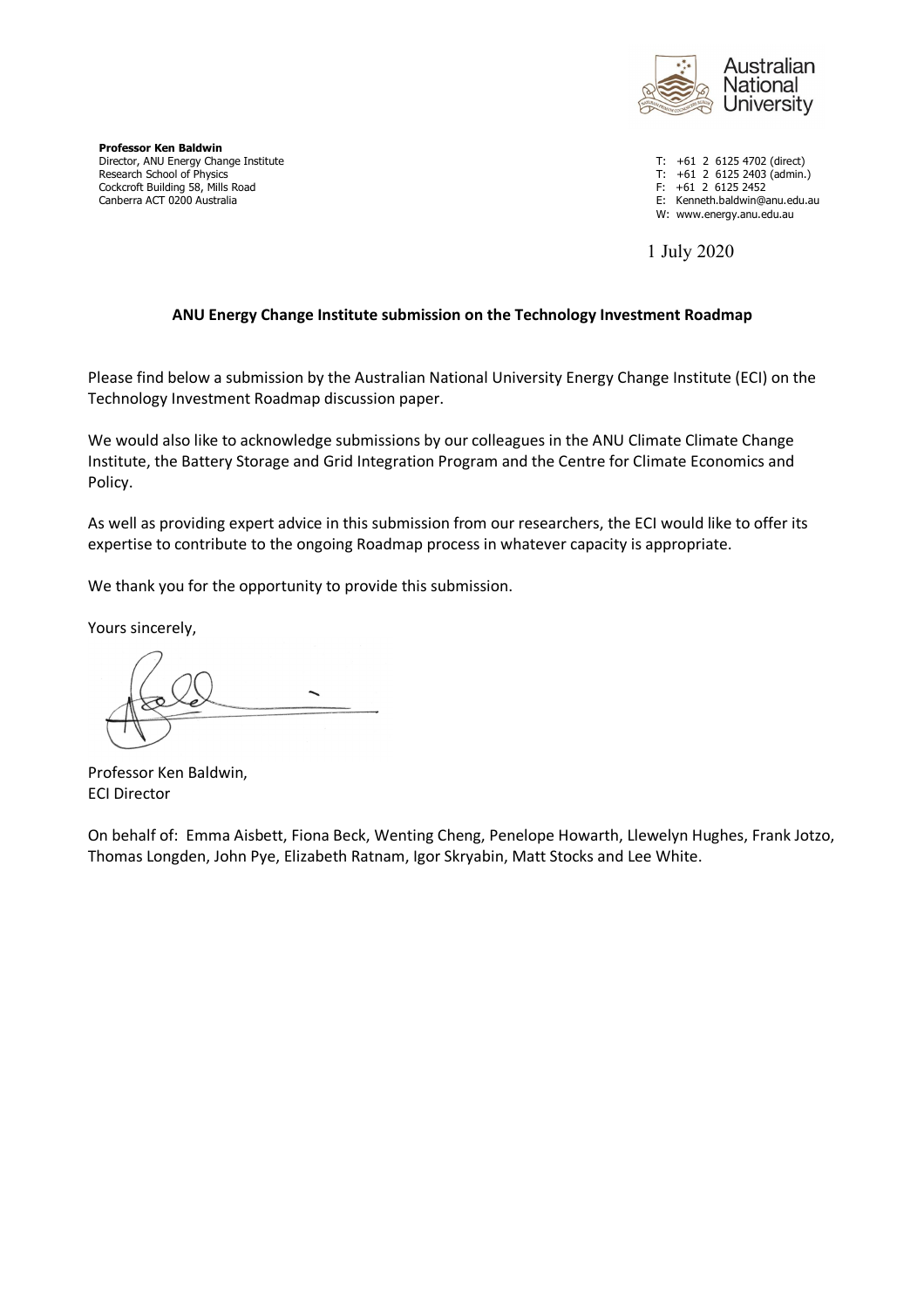# **ANU ENERGY CHANGE INSTITUTE Technology Investment Roadmap discussion paper response**

## *a) The challenges, global trends and competitive advantages that should be considered in setting Australia's technology priorities.*

Australia has the significant **competitive advantage** of world-leading solar and wind resources co-located with world-class mineral resources – combined with good governance, a highly skilled workforce and experience with global scale energy trade and investment. This will enable Australia to retain its status as **an energy export powerhouse** by future-proofing its export economy based on renewable energy – a development whose scale could surpass the energy transition of the domestic economy many times over.

There are **challenges** in ensuring that the Roadmap process does not lock in sub-optimal technologies over the long term, or lock out technologies which can optimally contribute in the future. We encourage the proper application of the **principle of technology neutrality** to the development of the roadmap. Technology neutrality in the context of industrial policy like the Roadmap requires **"conditional technology neutrality"1** in which competing technologies are treated in a neutral way, conditional on them passing the "filter" of supporting the Roadmap goals. In particular, **technology neutrality means that one technology capable of meeting an objective should not be explicitly or implicitly subsidised over another**. In the context of a low emissions roadmap, it means that technologies cannot be allowed to produce net carbon emissions without paying the full social cost of those emissions.

Technologies need to have clear carbon intensity benchmarking in order to ensure that investment decisions do not result in lock-in of infrastructure that is inconsistent with long-term domestic Australian abatement goals at scale, and to manage the risk of stranded assets arising from reducing global fossil fuel demand, especially where this involves public investments or subsidies.

We also need to ensure that the Roadmap is continually benchmarked across a range of parameters against **global trends**. The government needs to create a vehicle that enables the identification of potential areas of investment, assesses performance, and tracks international market developments, over time and on an ongoing basis. Institutional innovation is one approach to delivering this. In the United States, for example, Advanced Research Projects Agency-Energy (ARPA-E) utilises program directors seconded from the research sector to identify areas of high potential impact on a technology basis. External bodies, including universities, can play an important role in assessing performance over time.

We propose a model incorporating an international benchmarking process comprising:

- **Tasking a government agency with compiling the best available Australian and overseas data** to identify areas of high potential impact and track progress across all technologies (including carbon accounting and other externalities), drawing upon expert input;<sup>2</sup>
- **External benchmarking through an international advisory group** to provide global trends and context-setting for the Australian data;3
- The Ministerial Reference Panel chaired by the Chief Scientist to assess the agency data against international peer-reviewed benchmarking.

 $\overline{a}$ 

<sup>&</sup>lt;sup>1</sup> An ECI Grand Challenge Working Paper on this will available soon. The paper will also be presented by Emma Aisbett in the RegNet online seminar series 12.30pm Tuesday 30th June.

<sup>&</sup>lt;sup>2</sup> ECI can contribute expertise here in key technology areas and economics/institutions

 $3$  ECI can provide suggestions from our international networks in Germany, Japan, US and elsewhere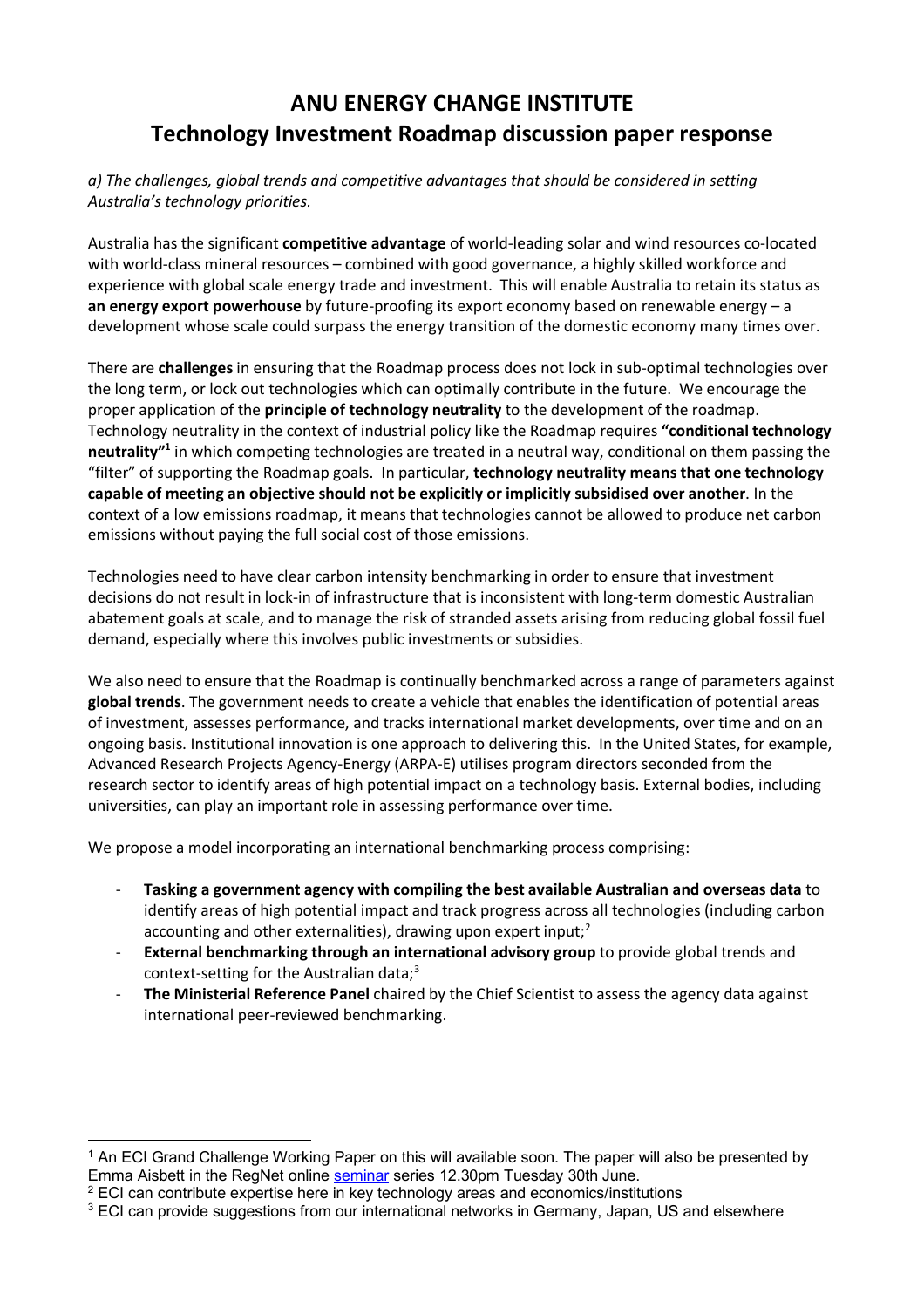## *b) The shortlist of technologies that Australia could prioritise for achieving scale in deployment through its technology investments (see Figure 7).*

The two initial investment timeframes to 2030 must deliver large reductions in electricity sector emissions. This provides the greatest emissions impact, and leverages other low emission technologies which through electrification deliver further emissions reductions. This requires:

- Integration of utility-scale renewables through time-critical investment in **efficient electricity transmission and** in a number of **energy storage options** that provide system-wide security and reliability for high VRE penetration;
- **Control and coordination technology** for effective integration of Distributed Energy Resources (DER) including rooftop solar, batteries, wind, electric vehicles and demand management. This includes advanced sensing technology in distribution networks to support DER control and coordination, and to observe and maximise resilience and grid security;
- Continued rapid deployment of **cheap, zero emissions generation capacity**.

The technology roadmap should be closely integrated with **AEMO's Integrated System Plan** which frequently reviews the National Electricity Market's transition needs.

With electrification, early gains would accrue from roll-out of **heat pumps** to displace gas for space and water heating. As Australia will largely be a technology taker of electric vehicles, the focus should be on **infrastructure to support EV rollout**, and technology-based frameworks to maximise the usefulness of vehicle demand flexibility.

Australia has demonstrated a significant comparative advantage in **solar energy research** which should be maintained. Indeed, solar should not be considered as one technology, but rather a range of potential technologies beyond the current dominant silicon PV rollout: some new technologies may yield major efficiency improvements that could significantly leverage cost competitiveness.

Australia has a potential resource advantage globally for **hydrogen production**. Hydrogen has a significant potential role as a non-carbon feedstock for emissions abatement of industrial processes (e.g. iron ore reduction). Round trip efficiency losses for hydrogen as an energy vector need to be continually assessed relative to local renewable energy generation to gauge the prospects for national and international markets. The Australian domestic emissions from all hydrogen export technologies needs to be assessed to minimise locked-in emissions from long-lived assets. **Ammonia** may also be an important energy vector and industrial product in its own right, not only as a hydrogen carrier. Direct generation of green ammonia using renewable electricity (not just from separately-generated renewable hydrogen), should be included in the technology roadmap.

In addition to its renewable energy advantage, Australia has a mineral resource advantage to leverage. Australia is the largest exporter of iron, aluminium, zinc, lead and mineral sand feedstocks and major exporter of other metals, such as copper and lithium. **Green steel** production has a potential scale that warrants significant priority in the roadmap from an economic perspective. Its emissions benefits would be realized by displacing current emissions-intensive production overseas (chiefly in the Asia-Pacific), at the benefit of potentially greatly increased value added in Australia. **Green aluminium and other green metal production** based on converting existing industries to using renewable electricity and heat can also yield a large local emissions benefit.

Australia has significant lithium and cobalt reserves (2<sup>nd</sup> largest) warranting exploration of support for an Australian **battery industry**.

We also support the prioritization of **Carbon Capture and Use** (CCU) negative emissions technologies as outlined in the submission by the ANU Climate Change Institute.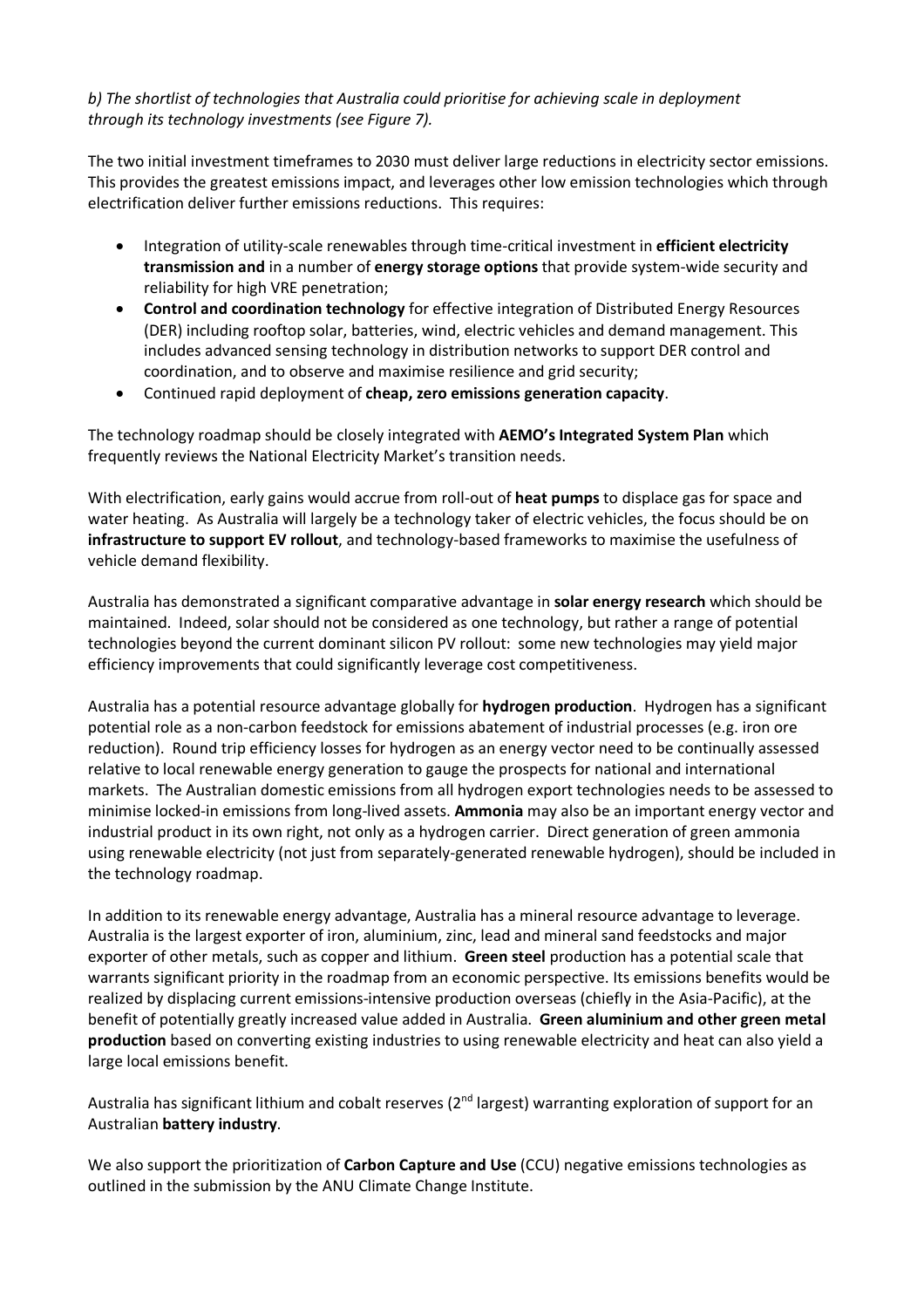## *c) Goals for leveraging private investment.*

**We propose a funding model similar to the US DOE ARPA-E model for targeted research**, applied against one or more of the stretch goals identified in the technology roadmap, that supports innovation without necessarily seeking a strong leverage of private cash investment for every deployment timeframe. This provides opportunities for risk-taking at the early stage of development for new businesses and start-up industries, bridging the gap between the early stages of innovation while accelerating technology readiness. Adopting a portfolio approach for key areas of technology would enable more risk-taking, while supporting overall program performance. At the same time, we acknowledge larger industries, with the financial capital to invest in more mature energy research, should be encouraged to further drive investment in commercial-academic research.

To support new innovation and technology, at multiple stages of technology readiness, **we propose a suite of goals for leveraging private investment for technologies expected to be deployed in the following timeframes**:

### 2020-2022

- High cash/in-kind leveraging of government funds by industry funds (e.g., 3,4,5 times)
- Supporting the deployment of new technology at scale
- Funding led by industry in a consortium including universities, research agencies, and other relevant industry partners (e.g. utilities).

### 2023-2030

- Medium cash/in-kind leveraging of government funds by industry funds (e.g. 1:1)
- Supporting the development and deployment of new technology
- Funding led by a research entity in a consortium including an industry-based commercialization partner.

#### 2030+

- In-kind/cash leveraging of government funds by industry funds (e.g. <1:1%)
- Supporting growth in new industries and early stage technology trials (e.g. real-time simulations, pilot studies, and experimental work)
- Funding will be led by universities in a consortium including a commercialization partner.

In setting the goals for leveraging private investment, we must be sure to incentivize bringing the best people and industries to Australia - providing an international technology advantage that will position the economy for recovery and growth.

Support for employment growth and business opportunities needs to be considered, particularly in regional and/or disadvantaged areas. Well-designed **regional adjustment packages** will not only support economic growth in these regions, but will encourage a fair energy transition and increase public acceptance of the fundamental, technology-driven changes that will occur in Australia's energy industries.

## **We propose some guiding principles for leveraging private investment in a low emission roadmap:**

- 1. **Encourage international clean-high-tech leaders to set up their core R&D centres in Australia**. Such centres will provide an opportunity for Australian researchers and engineers to make a global impact – in which they should be funded to collaborate (and in industry more broadly). More importantly, core industrial R&D in multinationals will help us to further hone local high-tech skills, leading to more technology start-ups, innovation and Australian technology IP.
- 2. **Expand international technology development collaboration focusing on countries with high-tech industries**. This can be achieved by establishing specific bilateral collaboration funds where priority is given to collaboration between Australian researchers and foreign technology giants such as Siemens, NEL, Hyundai, etc. Real high-tech innovation comes from interactions between research talent and industry capabilities/expertise, which is where funded industry placement of university and research agency experts can play a role.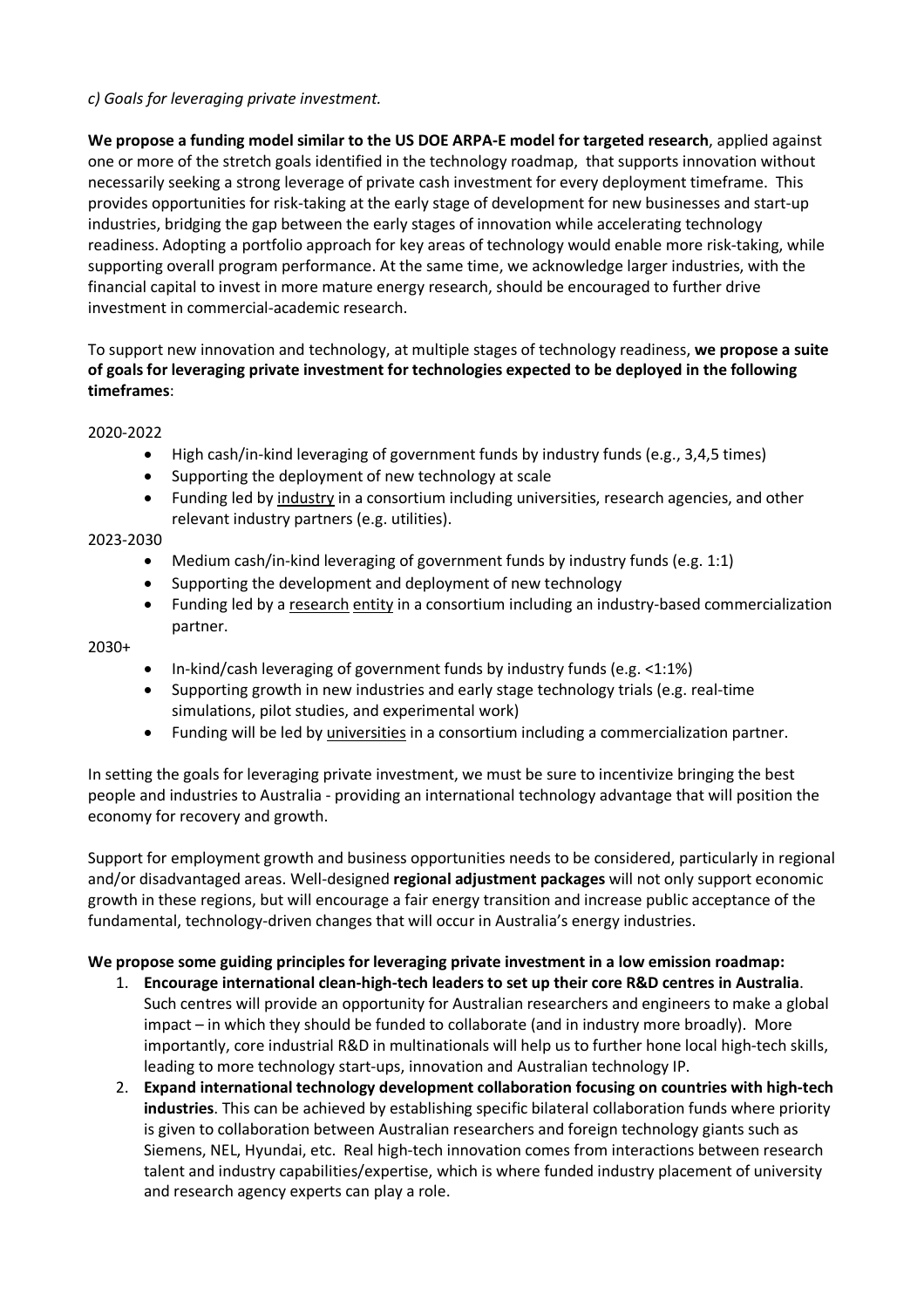### **Possible funding governance and suggestions:**

- 1. ARENA and CEFC continuation perhaps using a new model with responsibility for different bodies to achieve stretch goals in the Roadmap sectors of
	- a. electricity;
	- b. built environment transport, industry, agriculture and land; and
	- c. new opportunities, including in large-scale, energy-intensive, emissions-free exports.
- 2. A separately funded energy-transition research centre for targeted research with long time horizons (2030+) – building on previous research priority consortia models such as NICTA and NCARF.
- 3. Increase the scale and scope of the Innovation Connection scheme to address energy-transition priorities – with industry leveraging consistent with the three technology deployment timeframes proposed above.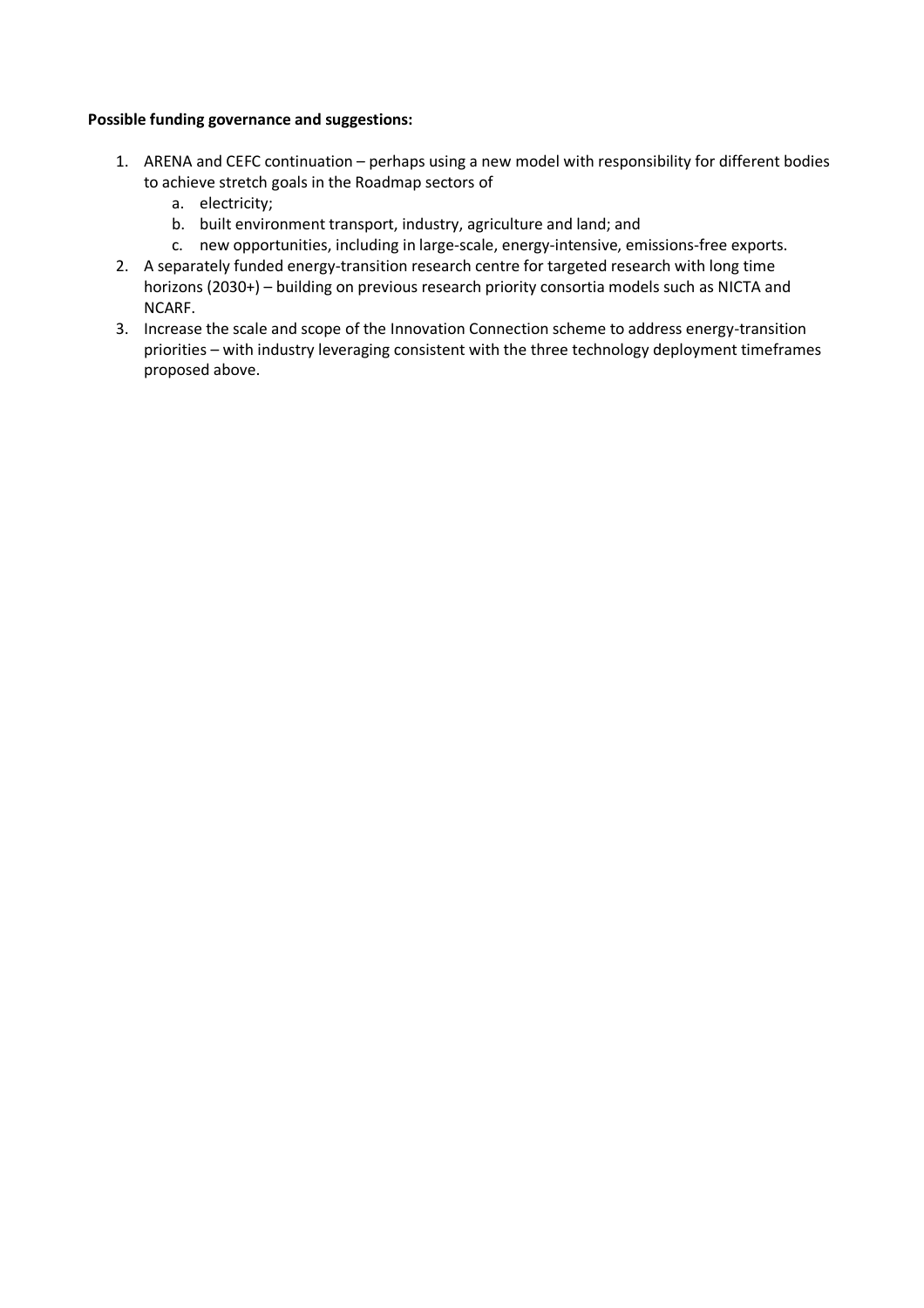*d) What broader issues, including infrastructure, skills, regulation or, planning, need to be worked through to enable priority technologies to be adopted at scale in Australia.*

## **Cross-sectoral planning and priority settings will be crucially important.**

The level of electrification of different economic sectors, and the degree of renewable penetration in the grid, are inextricably linked in determining suitable trajectories for technological updating, emissions reduction and economic change.

For example, halving the emissions intensity of the NEM would triple the emissions reduction resulting from a typical medium size car switching to electric<sup>4</sup>.

Similarly, investment in EV charging infrastructure will be cross-coupled with the implementation of technologies that enable demand response or distributed storage e.g. in virtual power plants.

Further, the expansion of **renewable energy technologies into the domestic electricity system will potentially be tied to the export market for green hydrogen** if renewable energy from the grid is used to power electrolysers or other disruptive green hydrogen production technologies. Whether excess energy or offtake agreements are used for on-grid hydrogen production will determine the degree to which these markets are tied.

Alternatively, mega-scale stand-alone hydrogen generation hubs powered by independent renewable generation may set the export price, which in turn could dominate the business model of hydrogen generation tied to the grid.

**Skills development by Universities and Further Education could be coupled with industry investment** in Roadmap technologies as pioneered by the ACT Government Renewable Energy Investment Fund's requirement for local investment in research and education<sup>5</sup>. The previously-mentioned placement of government-funded agency researchers and university researchers in industry could also play a role in skills transfer and development.

Building **economies of scale in training hubs** and collaborative research training centres (as exemplified by the ARC Industrial Transformation Training Centres) will be important to create consortia of skills across technology and business working together.

 $\overline{a}$ 

<sup>4</sup> Based on ECI analysis.

<sup>5</sup> This added significant value to the already broad portfolio of postgraduate training in the ECI's Master of Energy Change program.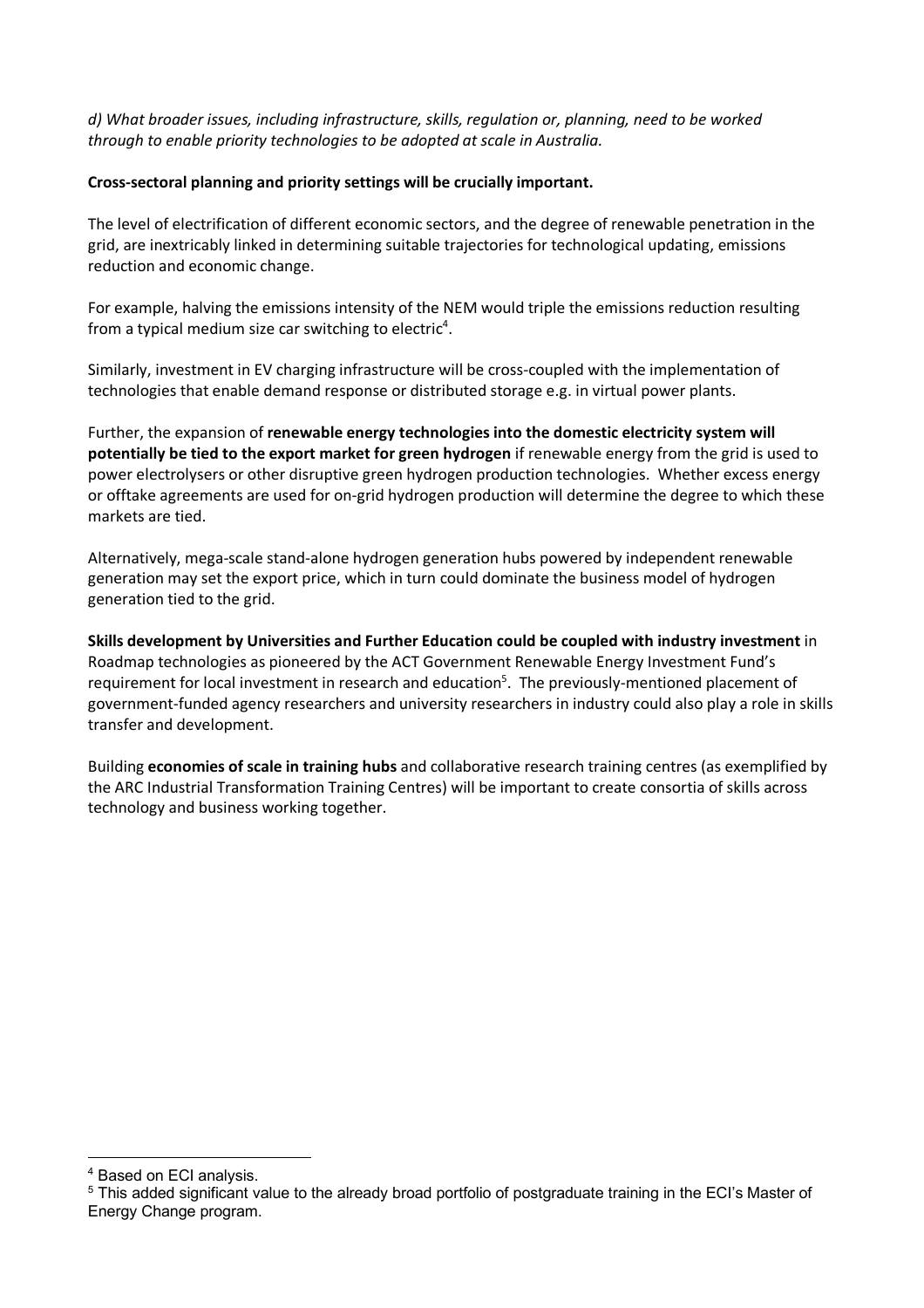*e) Where Australia is well-placed to take advantage of future demand for low emissions technologies, and support global emissions reductions by helping to deepen trade, markets and global supply chains.*

This is a question across three dimensions:

 $\overline{a}$ 

- 1. what is the stage of market development;
- 2. what is Australia's competitive advantage;
- 3. what is the structure of the value chain, and what is the opportunity for Australia to participate in this value chain through additional government support.

It is challenging for government to assess this in a top down way, or through informal expert elicitation.

Rather, assessment is best done through a competitive grant program, such as ARPA-E, informed by the broad technology categories where Australia may have some competitive advantage, and assessed by an appropriate government body with support from experts.

Including the requirement for a credible **international partner in any external funding requirement** would enable embedding in global supply chains.

Australia is in a strong position as a potential major future exporter of green hydrogen, green ammonia and green metals that will enable us to take an early role in the establishment of **carbon accounting**  certification schemes for trade in these products<sup>6</sup>.

<sup>&</sup>lt;sup>6</sup> The ECI has a significant research program in this area and will soon have reports focusing on certification schemes.